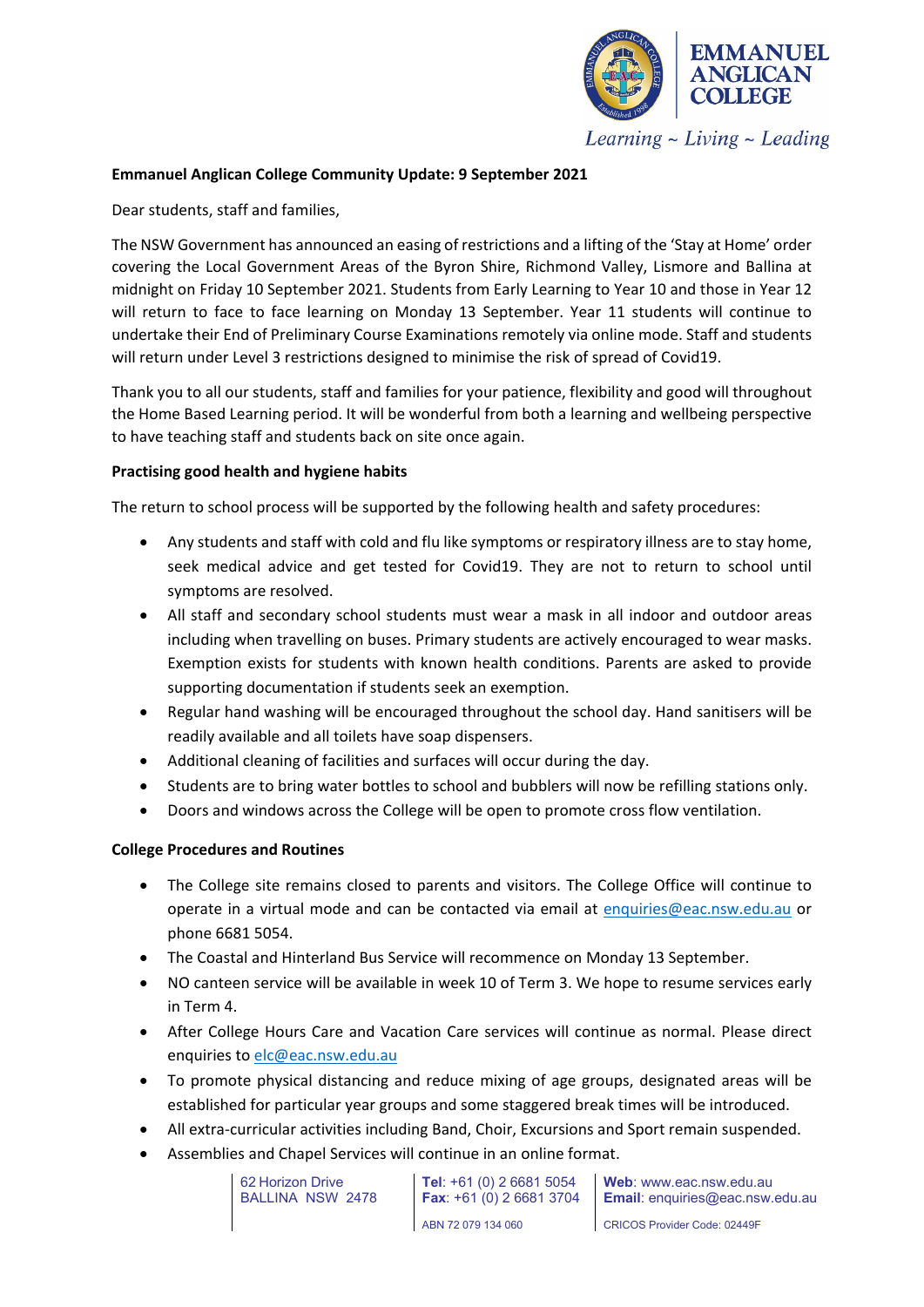

### **Pick up and drop off procedures**

Parents using the drop off and pick up zones and are not to mingle, must practice physical distancing and are to wear masks at all times. Where possible, parents of Primary students are asked to utilise the following pick up times to help minimise congestion:

2.45pm - Kindergarten to Year 3

3.00pm - Year 4 to Year 6

Parents with children in multiple age groups are asked to pick all their children up at the latest relevant pick up time.

#### **Process for return on Monday 13 September**

Areas have been allocated to students to reduce mingling and mixing of students of different age groups. Prior to the commencement of the school day students are to go directly to these areas.

| Year group(s) | Area                    | Year group(s)     | Area                         |  |
|---------------|-------------------------|-------------------|------------------------------|--|
| K-Year 2      | Primary Oval            | Year <sub>7</sub> | Oval                         |  |
| Years 3-4     | Primary Undercover area | Year 8            | <b>Basketball Courts</b>     |  |
| Years 5-6     | <b>Primary Court</b>    | Year 9            | Undercover Area              |  |
|               |                         | Year 10           | Areas around Library         |  |
|               |                         | Year 11           | Continue online examinations |  |
|               |                         | Year 12           | Year 12 Common Room          |  |

#### **Secondary Wellbeing Meetings**

On Monday, all secondary students will move into their year based Wellbeing class at 8.48am. Students will have an opportunity to reconnect with their peers and will receive information about the changes to the daily routine required under the Level 3 restrictions. Normal lessons will resume in Lesson 2.

|         | <b>Brockington</b>                                              | Purcival        | Smith           | Walker          |  |
|---------|-----------------------------------------------------------------|-----------------|-----------------|-----------------|--|
| Year 7  | ST <sub>1</sub>                                                 | ST <sub>2</sub> | ST <sub>3</sub> | ST <sub>4</sub> |  |
| Year 8  | L <sub>3</sub>                                                  | Ezzy 1          | L <sub>2</sub>  | S <sub>1</sub>  |  |
| Year 9  | LS <sub>3</sub>                                                 | ST <sub>7</sub> | ST <sub>8</sub> | ST10            |  |
| Year 10 | D <sub>2</sub>                                                  | D <sub>3</sub>  | D <sub>1</sub>  | ST5b            |  |
| Year 11 | Continuing with End of Preliminary Course Examinations - Online |                 |                 |                 |  |
| Year 12 | TC <sub>3</sub>                                                 | TC <sub>3</sub> | TC <sub>4</sub> | TC4             |  |

# **Celebrating the final day of term - Friday 17 September**

All students in the Primary school are invited to dress in their favourite book character costume and encouraged to bring a copy of their favourite book. Students in the Secondary school are invited to dress in their favourite sporting team colours.

> 62 Horizon Drive BALLINA NSW 2478

**Tel**: +61 (0) 2 6681 5054 **Fax**: +61 (0) 2 6681 3704 ABN 72 079 134 060